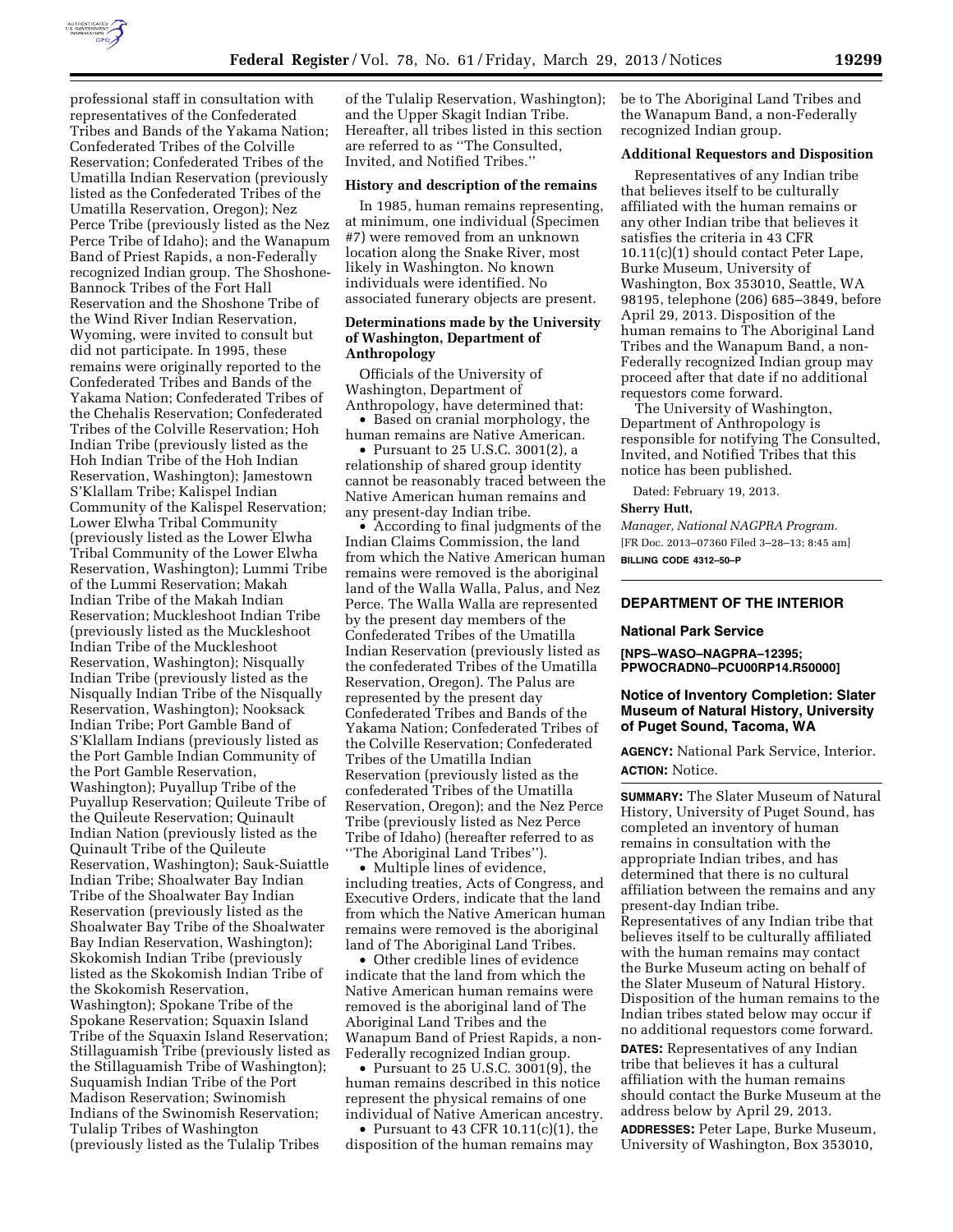Seattle, WA 98195–3010, telephone (206) 685–3849.

**SUPPLEMENTARY INFORMATION:** Notice is here given in accordance with the Native American Graves Protection and Repatriation Act (NAGPRA), 25 U.S.C. 3003, of the completion of an inventory of human remains under the control of the Slater Museum of Natural History and in the physical custody of the Burke Museum. The human remains were removed from unknown locations, most likely in the state of Washington.

This notice is published as part of the National Park Service's administrative responsibilities under NAGPRA, 25 U.S.C. 3003(d)(3) and 43 CFR 10.11(d). The determinations in this notice are the sole responsibility of the museum, institution, or Federal agency that has control of the Native American human remains. The National Park Service is not responsible for the determinations in this notice.

## **Consultation**

A detailed assessment of the human remains was made by the Slater Museum of Natural History and Burke Museum professional staff in consultation with representatives of the Coeur D'Alene Tribe (previously listed as the Coeur D'Alene Tribe of the Coeur D'Alene Reservation, Idaho); Confederated Tribes and Bands of the Yakama Nation; Confederated Tribes of the Chehalis Reservation; Confederated Tribes of the Colville Reservation; Confederated Tribes of the Umatilla Indian Reservation (previously listed as the Confederated Tribes of the Umatilla Reservation, Oregon); Confederated Tribes of the Warm Springs Reservation of Oregon; Cowlitz Indian Tribe; Jamestown S'Klallam Tribe; Kalispel Indian Community of the Kalispel Reservation; Lower Elwha Tribal Community (previously listed as the Lower Elwha Tribal Community of the Lower Elwha Reservation, Washington); Lummi Tribe of the Lummi Reservation; Makah Indian Tribe of the Makah Indian Reservation; Muckleshoot Indian Tribe (previously listed as the Muckleshoot Indian Tribe of the Muckleshoot Reservation, Washington); Nez Perce Tribe (previously listed as Nez Perce Tribe of Idaho); Nooksack Indian Tribe; Port Gamble of S'Klallam Indians (previously listed as the Port Gamble Indian Community of the Port Gamble Reservation, Washington); Puyallup Tribe of the Puyallup Reservation; Samish Indian Nation (previously listed as the Samish Indian Tribe, Washington); Skokomish Indian Tribe (previously listed as the Skokomish Indian Tribe of the Skokomish

Reservation, Washington); Snoqualmie Indian Tribe (previously listed as the Snoqualmie Tribe, Washington); Spokane Tribe of the Spokane Reservation; Squaxin Island Tribe of the Squaxin Island Reservation; Stillaguamish Tribe of Indians of Washington (previously listed as the Stillaguamish Tribe of Washington); Suquamish Indian Tribe of the Port Madison Reservation; Swinomish Indians of the Swinomish Reservation of Washington; Tulalip Tribes of Washington (previously listed as the Tulalip Tribes of the Tulalip Reservation, Washington); Upper Skagit Indian Tribe; and the Wanapum Band of Priest Rapids, a non-Federally recognized Indian group.

The following tribes with aboriginal territory in the state of Washington were also invited to consult but did not participate: the Hoh Indian Tribe (previously listed as the Hoh Indian Tribe of the Hoh Indian Reservation, Washington); Nisqually Indian Tribe (previously listed as the Nisqually Indian Tribe of the Nisqually Reservation, Washington); Quileute Tribe of the Quileute Reservation; Quinault Indian Nation (previously listed as the Quinault Tribe of the Quinault Reservation, Washington); Sauk-Suiattle Indian Tribe; and the Shoalwater Bay Indian Tribe of the Shoalwater Bay Indian Reservation (previously listed as the Shoalwater Bay Tribe of the Shoalwater Bay Indian Reservation, Washington). Hereafter all tribes listed in this section are referred to as ''The Consulted and Invited Tribes.''

# **History and Description of the Remains**

At unknown dates, human remains representing, at minimum, five individuals were removed from unknown sites located throughout the state of Washington. The human remains were not the result of systematic archaeological collections; rather they are believed to have been collected by the general public or by wildlife biologists during their fieldwork. The remains lack specific documentation but are believed to have most likely been removed from within Washington State. The majority of documented remains at one time in the Slater Museum of Natural History's possession were removed from locations in Washington State. No known individuals were identified. No associated funerary objects are present.

# **Determinations Made by the Slater Museum of Natural History**

Officials of the Slater Museum of Natural History have determined that:

• Based on cranial morphology and dental traits, the human remains are Native American.

• Pursuant to 25 U.S.C. 3001(2), a relationship of shared group identity cannot be reasonably traced between the Native American human remains and any present-day Indian tribe.

• According to final judgments of the Indian Claims Commission, the land from which the Native American human remains and the associated funerary object were removed is the aboriginal land of the Coeur D'Alene Tribe (previously listed as the Coeur D'Alene Tribe of the Coeur D'Alene Reservation, Idaho); Confederated Tribes and Bands of the Yakama Nation; Confederated Tribes of the Chehalis Reservation; Confederated Tribes of the Colville Reservation; Confederated Tribes of the Umatilla Indian Reservation (previously listed as the Confederated Tribes of the Umatilla Reservation, Oregon); Confederated Tribes of the Warm Springs Reservation of Oregon; Cowlitz Indian Tribe; Hoh Indian Tribe (previously listed as the Hoh Indian Tribe of the Hoh Indian Reservation, Washington); Jamestown S'Klallam Tribe; Kalispel Indian Community of the Kalispel Reservation; Lower Elwha Tribal Community (previously listed as the Lower Elwha Tribal Community of the Lower Elwha Reservation, Washington); Lummi Tribe of the Lummi Reservation; Makah Indian Tribe of the Makah Indian Reservation; Muckleshoot Indian Tribe (previously listed as the Muckleshoot Indian Tribe of the Muckleshoot Reservation, Washington); Nisqually Indian Tribe (previously listed as the Nisqually Indian Tribe of the Nisqually Reservation, Washington); Nez Perce Tribe (previously listed as Nez Perce Tribe of Idaho); Nooksack Indian Tribe; Port Gamble of S'Klallam Indians (previously listed as the Port Gamble Indian Community of the Port Gamble Reservation, Washington); Puyallup Tribe of the Puyallup Reservation; Quileute Tribe of the Quileute Reservation, Washington; Quinault Indian Nation (previously listed as the Quinault Tribe of the Quinault Reservation, Washington); Samish Indian Nation (previously listed as the Samish Indian Tribe, Washington); Sauk-Suiattle Indian Tribe; Shoalwater Bay IndianTribe of the Shoalwater Bay Indian Reservation (previously listed as the Shoalwater Bay Tribe of the Shoalwater Bay Indian Reservation, Washington); Skokomish Indian Tribe (previously listed as the Skokomish Indian Tribe of the Skokomish Reservation, Washington); Snoqualmie Indian Tribe (previously listed as the